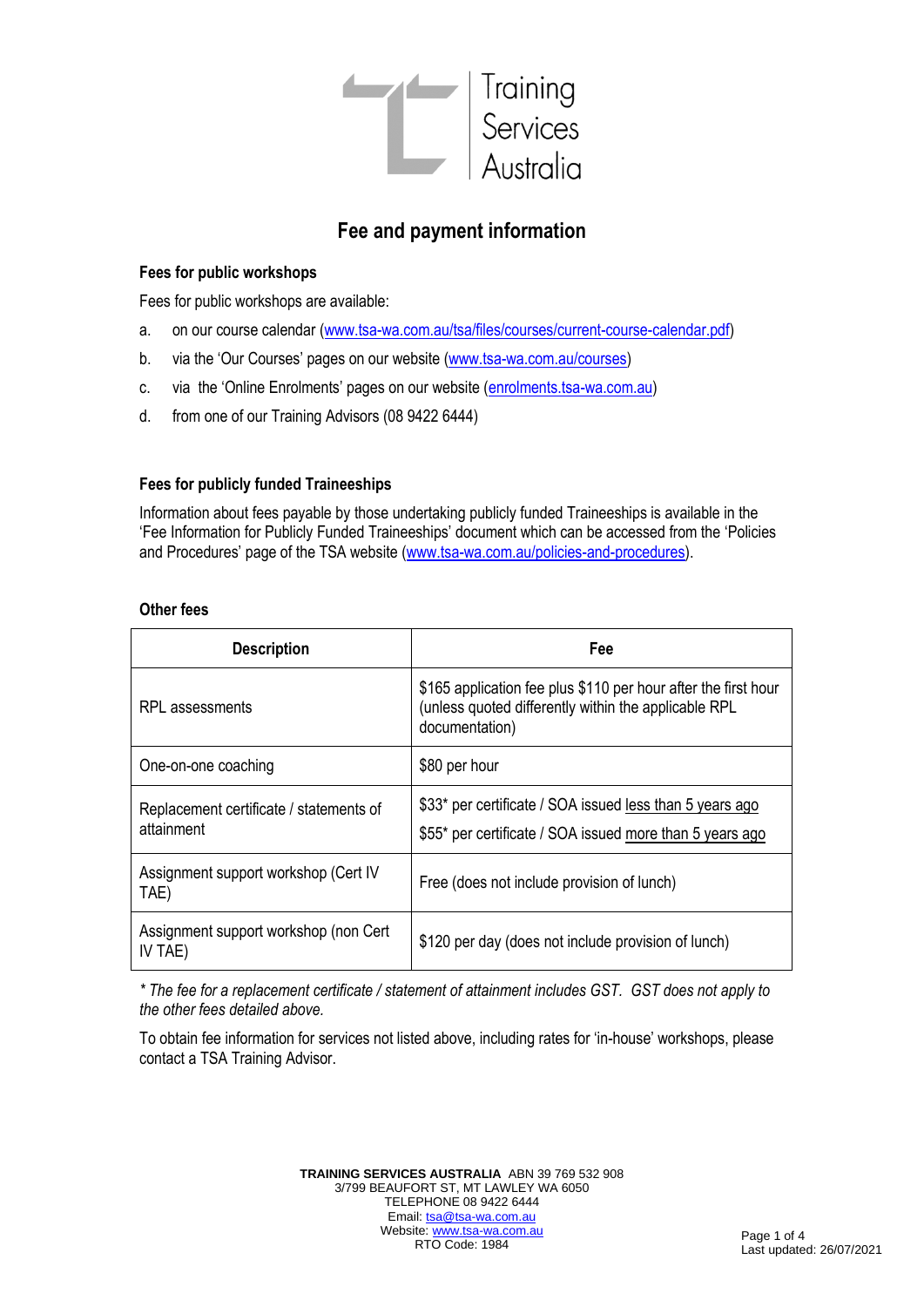

#### **Service guarantee**

Unless noted otherwise, payment of the fee for a course includes:

- The provision of all training materials
- Training delivery by a TSA facilitator
- Assessment of assignments submitted within the specified timeframe, or for which extensions have been approved
- Post-course telephone and email support during normal office hours
- Issuance of a statement of attainment or certificate on successful completion of all course requirements

Training Services Australia also provides complimentary morning and afternoon tea, and a light lunch to participants attending all public workshops, with the exception of assignment support workshops.

Clients who are not deemed competent following their first assessment submission may resubmit all or part of their assessment at no additional cost, within the specified time frame. Should competency not be met after resubmission and the client still wishes to proceed:

- (a) additional support or one-on-one coaching may be recommended at the rates shown above, and / or
- (b) the client may choose to re-attend the training, in which case the full training fee would apply, or
- (c) the client may choose to re-attend part of the training for a fee determined by a TSA Training Advisor

## **Payment policy**

Except where alternative arrangements have been agreed with a TSA Training Advisor, course fees are payable in advance and enrolments may be considered tentative until full payment or a Purchase Order is received by Training Services Australia.

Clients will be issued with an invoice upon enrolment. This must be paid in accordance with the stipulated payment terms.

**Please note:** Under the Standards for Registered Training Organisations, TSA is not permitted to require individual students to pay fees of more than \$1,500 prior to their attendance at a course or courses.

Clients who have successfully completed course requirements will not be issued with a qualification or statement of attainment until all course fees are paid in full.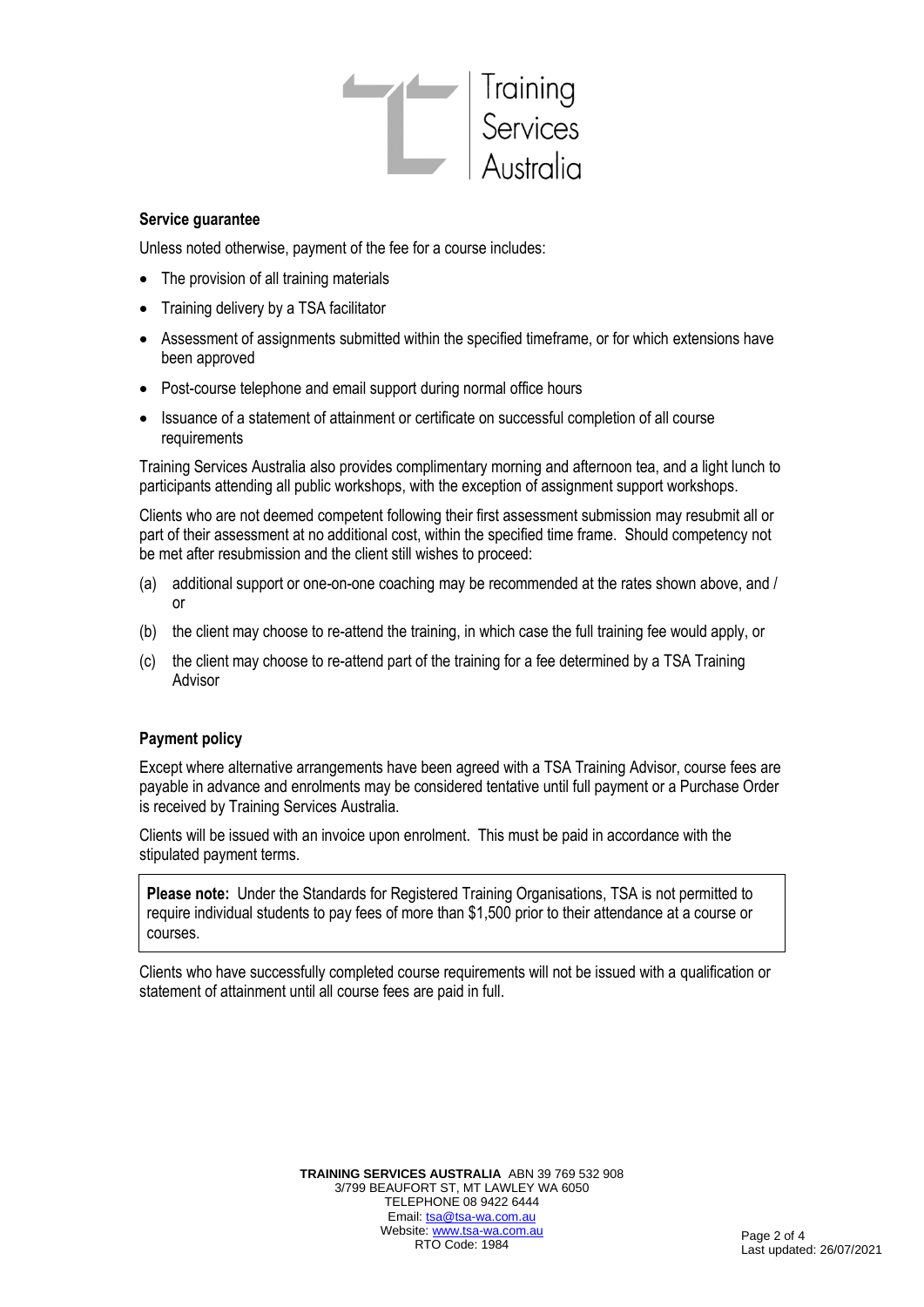

## **Payment options**

Training Services Australia accepts payment by the following methods:

- Direct credit to our bank account (TSA's bank account details will be shown on the invoice)
- Visa or MasterCard
- American Express *please note that you must pay a 1.5% surcharge if paying by American Express*
- Cash
- Cheque

## **Refund and cancellation policy – Cancellation by clients**

Clients must advise Training Services Australia in writing of their intention to cancel their enrolment. The scale of refund is determined by the amount of notice given, as outlined in the table below. Once training has commenced, no refund options are available. Applications for cancellation must be addressed to The Principal of Training Services Australia and emailed t[o tsa@tsa-wa.com.au.](mailto:tsa@tsa-wa.com.au)

| <b>Cancellation notice provided</b>  | Charge              | Refund             |
|--------------------------------------|---------------------|--------------------|
| More than 14 days                    | No cancellation fee | 100% of course fee |
| $8 - 14$ days                        | 10% of course fee   | 90% of course fee  |
| $1 - 7$ days                         | 30% of course fee   | 70% of course fee  |
| Failure to attend or complete course | 100% of course fee  | No refund          |

Refunds will be forwarded to clients within seven days of their eligibility being agreed.

## **Transfers and substitutions**

Clients who are unable to attend a workshop on which they have enrolled are encouraged to transfer their enrolment to a subsequent workshop to be conducted by Training Services Australia. Transferring an enrolment does not attract an additional charge, providing it is done before the commencement of the workshop.

Clients may substitute an alternate person at any time prior to course commencement at no additional cost.

Should a client wish to transfer or substitute an enrolment for a workshop after the workshop has commenced, a postponement fee of 50% of the course cost will apply.